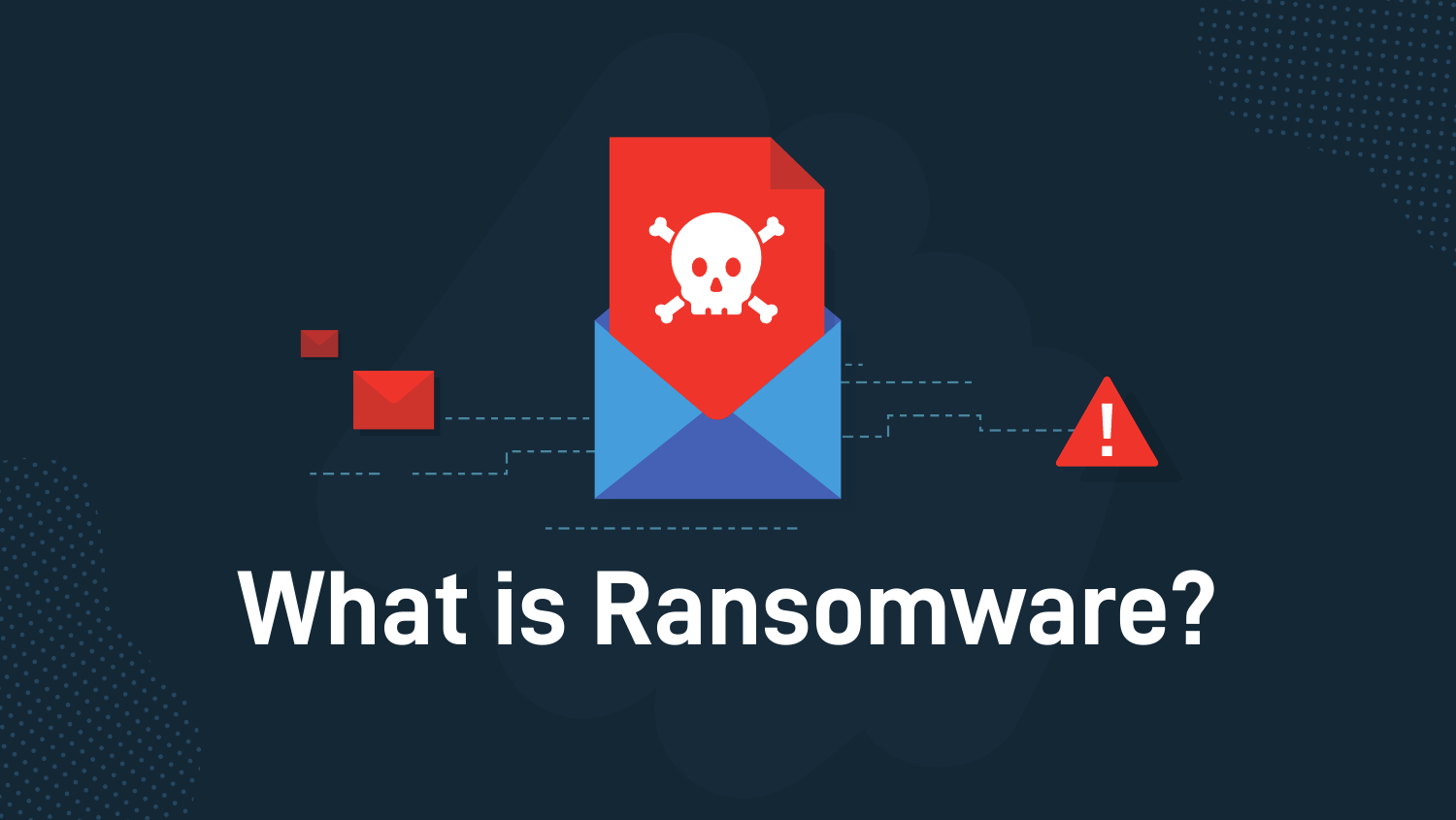#### **Ransomware is one topic that doesn't seem to be losing momentum any time soon.**

Every day, companies across all industries are paying ransom to retrieve their data from the clutches of malicious hackers.

## Why? **Because ransomware! What's that you ask?** Great question!

Here are the facts about ransomware to which every business owner should know...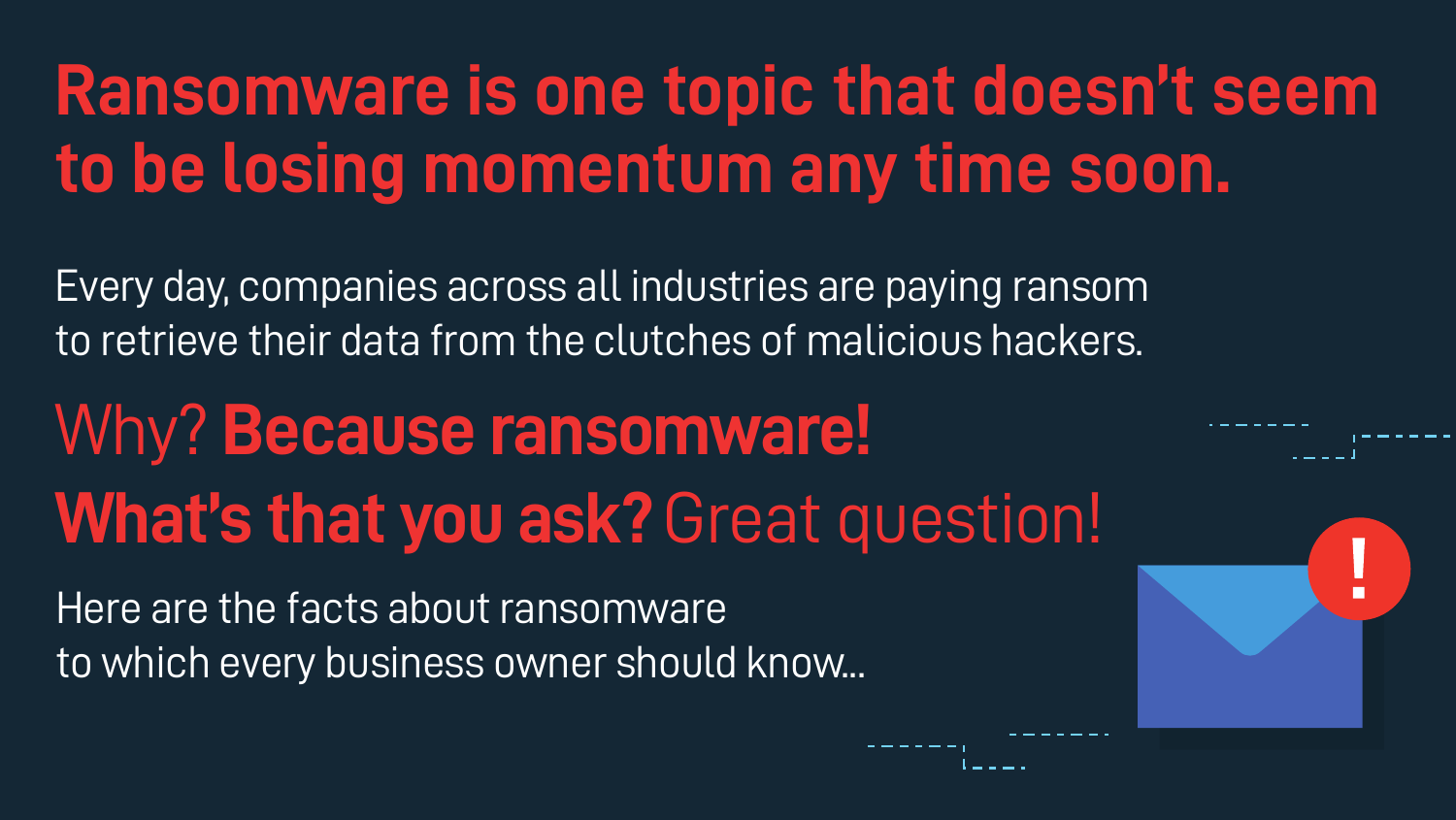Ransomware comes in quite the variety pack these days, but let's start by cancelling out some definitions. **Ransomware is Not…**

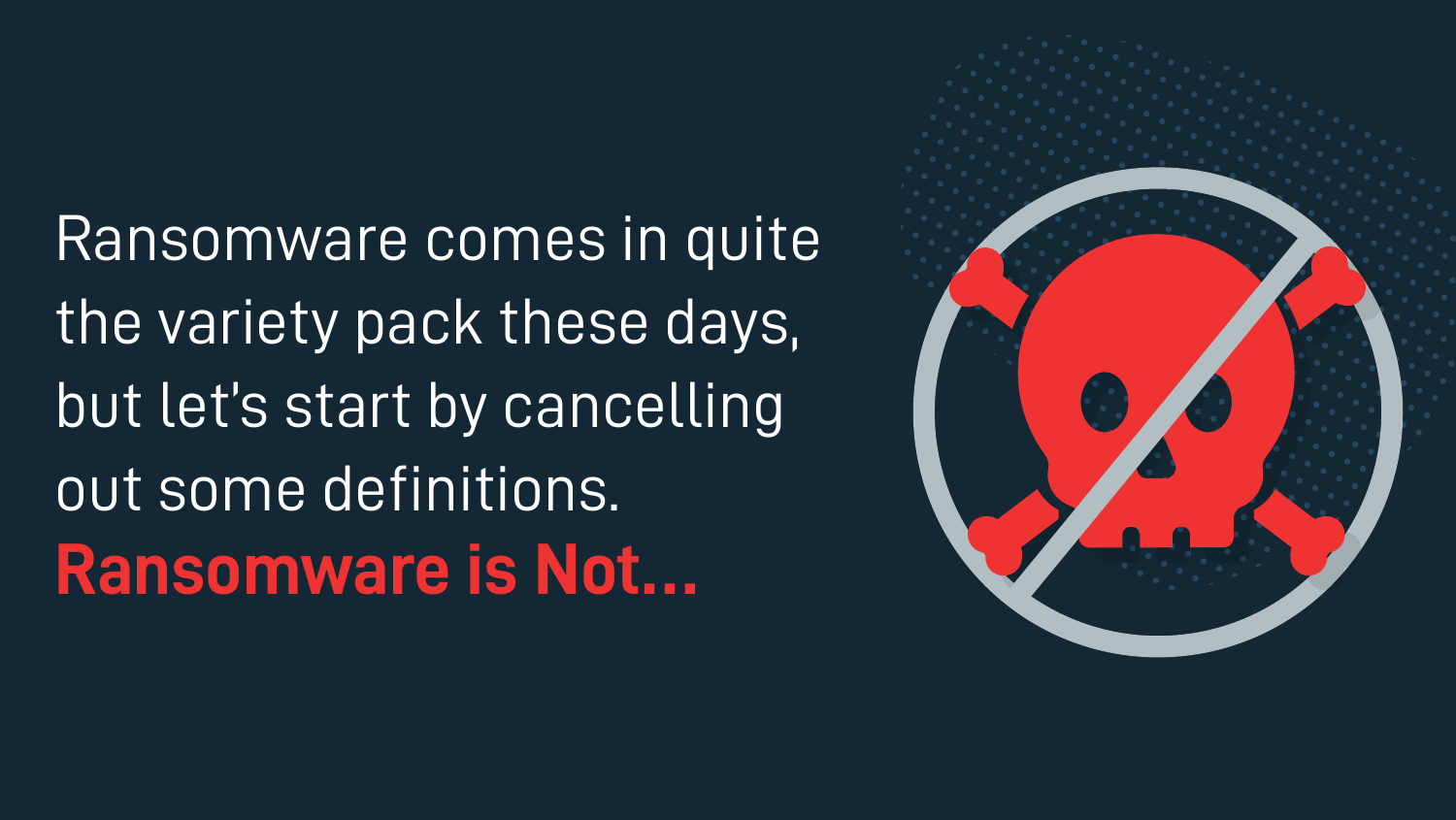#### **Ransomware ≠ Malware**

|  | malware         |  |
|--|-----------------|--|
|  | malware removal |  |

**'Malware'** is an umbrella term used to refer to a variety of forms of hostile or intrusive software, including computer viruses, worms, trojan horses, ransomware, spyware, adware, scareware, and other malicious programs. It can take the form of executable code, scripts, active content, and other software.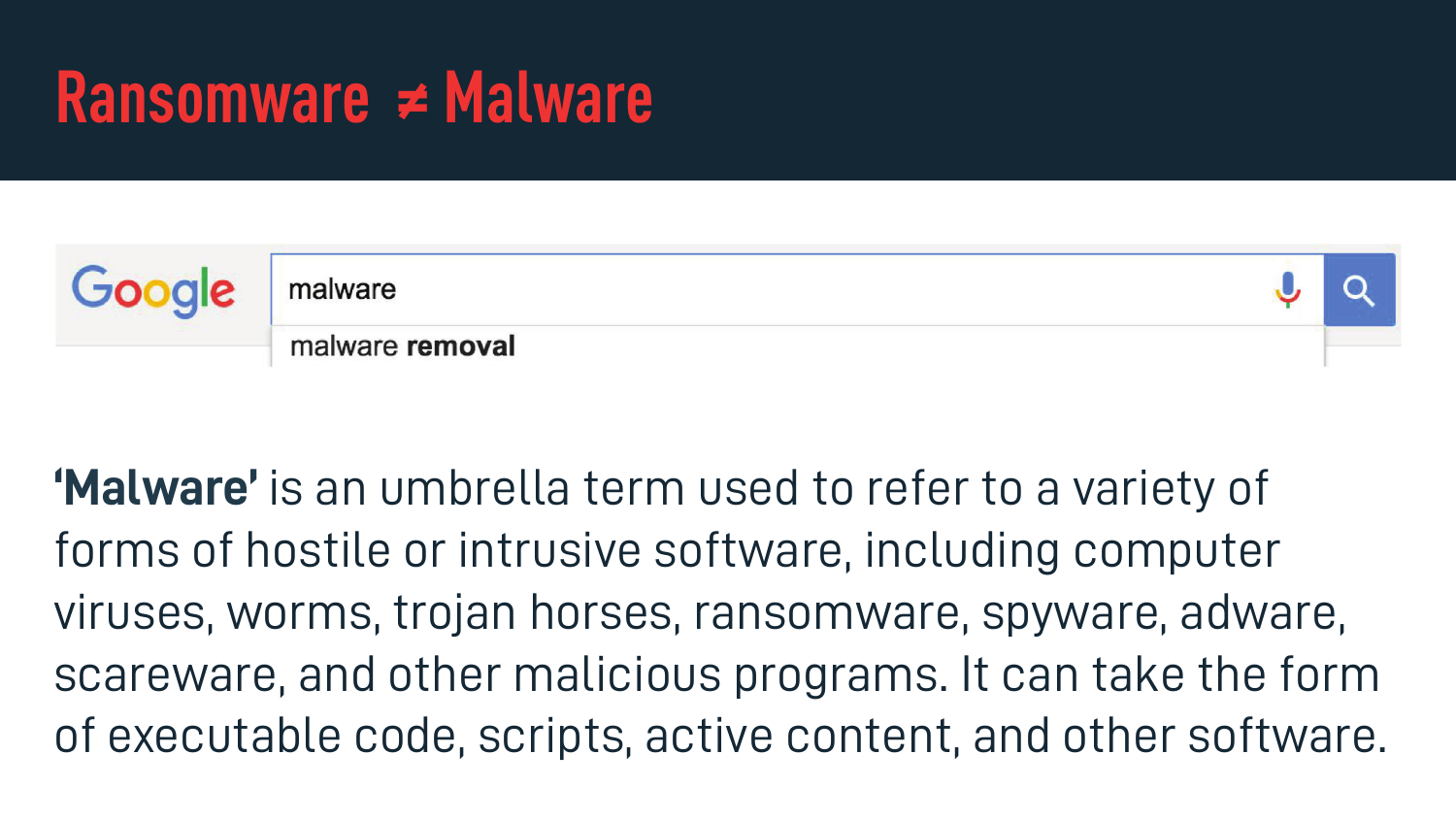#### **Ransomware ≠ Ransom**

| Google | ransom                      |  |
|--------|-----------------------------|--|
|        | ransom<br>ransom definition |  |

**Ransom** is the practice of holding a prisoner or item to extort money or property to secure their release, or it may refer to the sum of money involved. In an early German law, a similar concept was called weregild.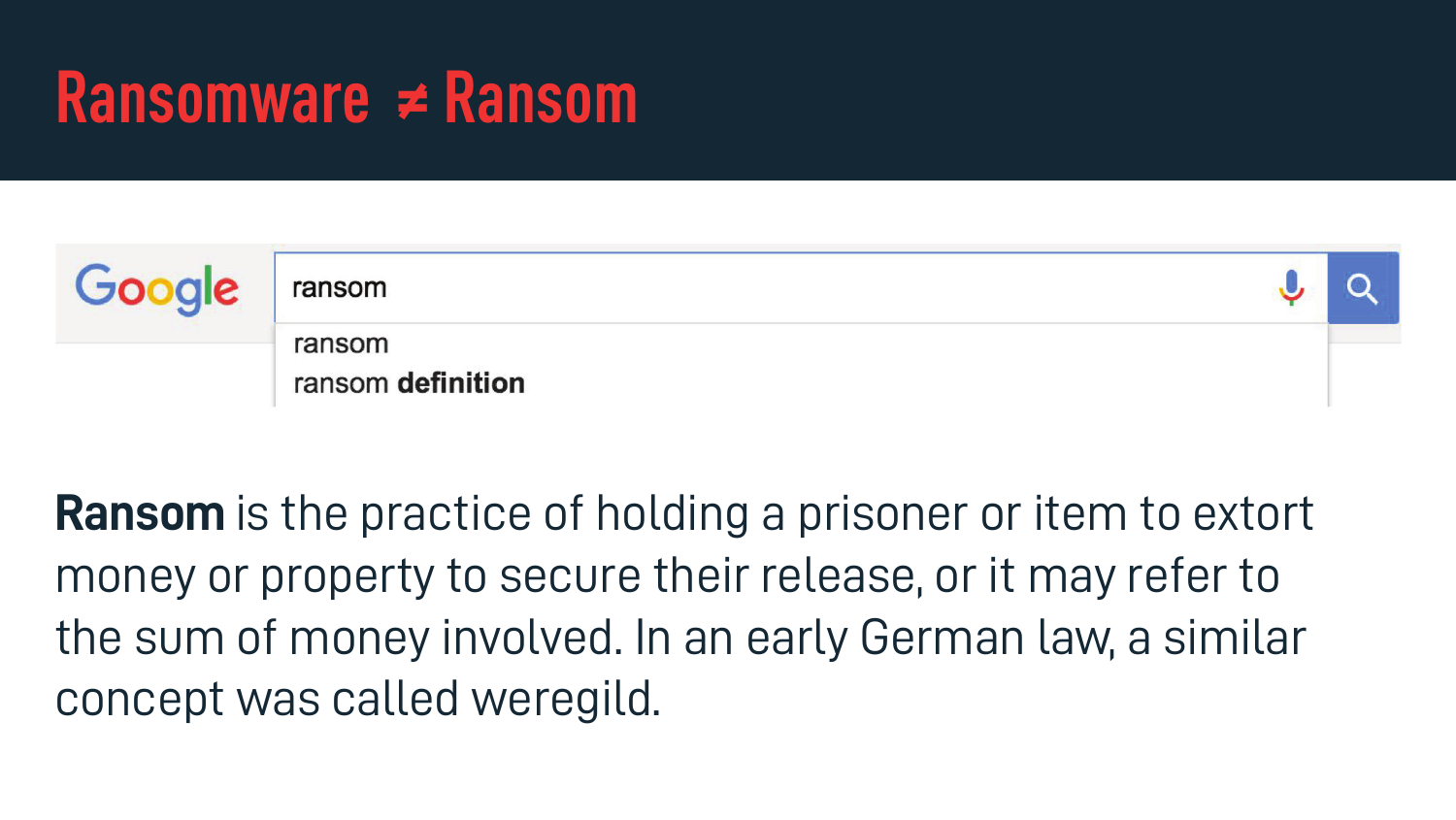While ransomware is a form of malware, it's definitely unique in what it does. Sprinkle in some 'ransom' and you've got a malicious virus that keeps your data encrypted until ransom is paid (usually in [bitcoins\)](http://www.coindesk.com/information/what-is-bitcoin/).

### So as an SMB, why should you care? **The numbers tell a dark tale!**

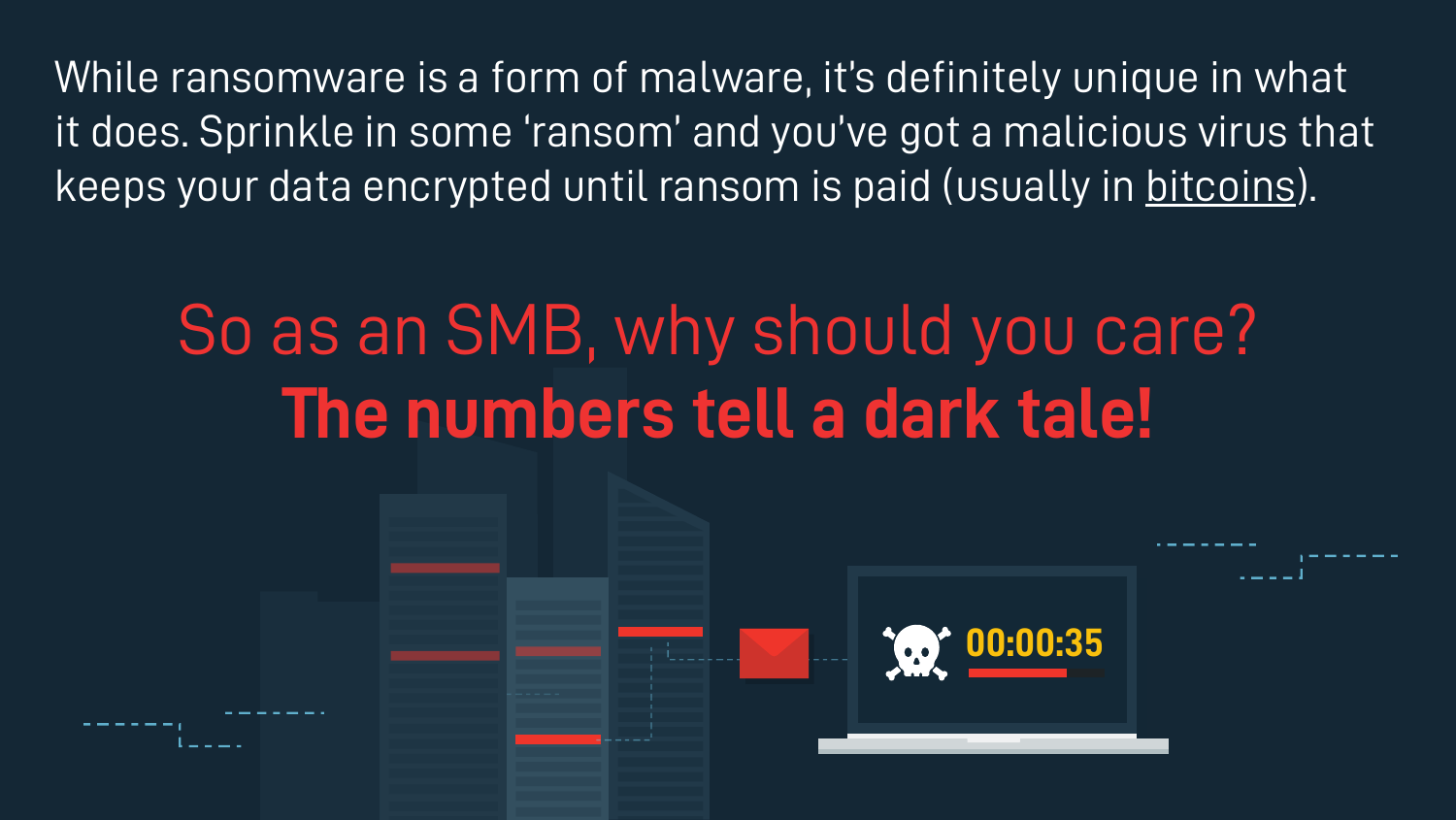#### **So what's the current state of ransomware?**

# On average there are more than **900,000 ransomware detections** each year.

Source: [Symantec](https://www.symantec.com/content/dam/symantec/docs/reports/istr-23-2018-en.pdf)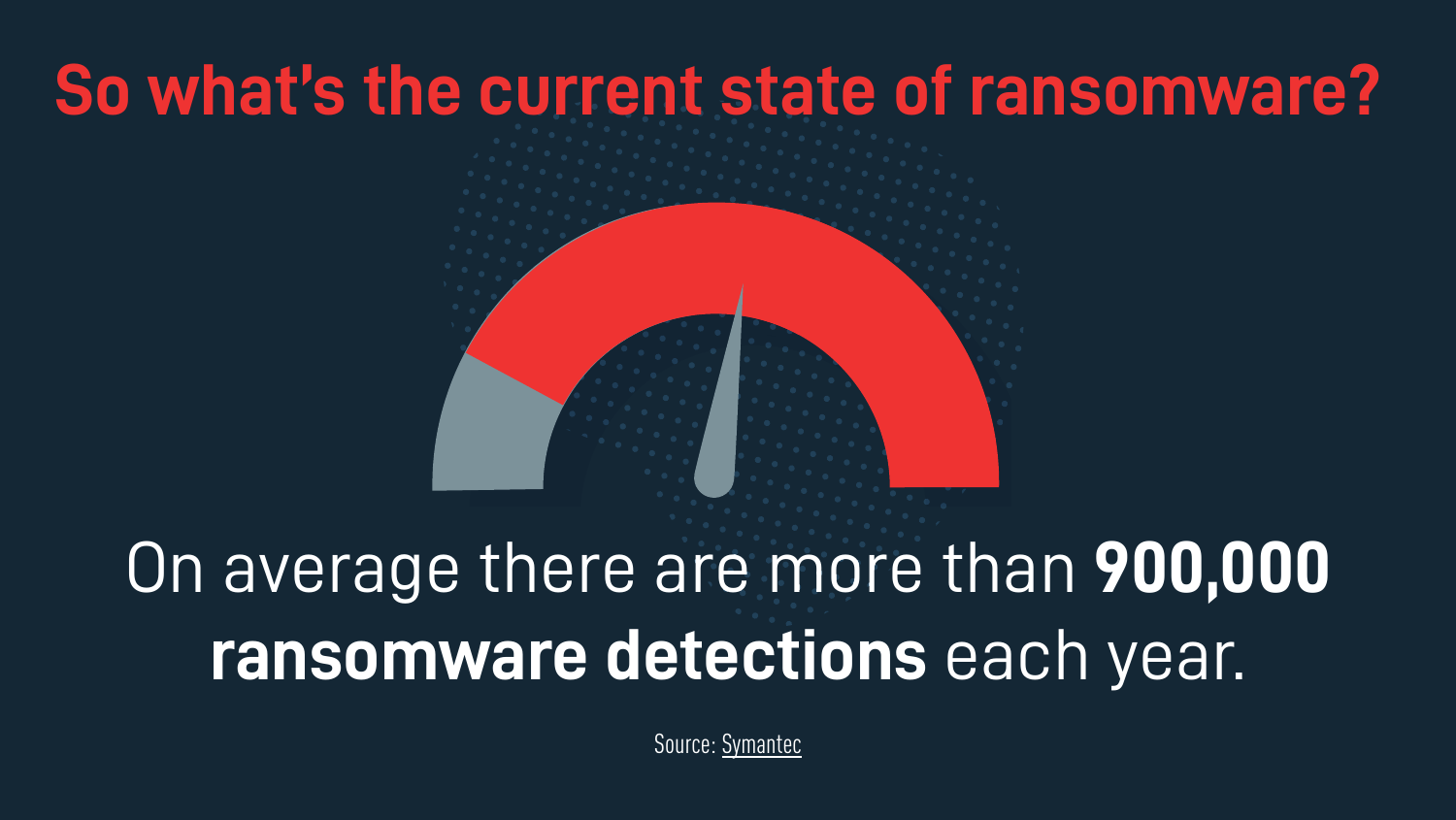### **It's pretty contagious!**

As opposed to individual devices, more ransomware attacks are spreading across entire networks. The healthcare industry has recently experienced this.

Source: CIO



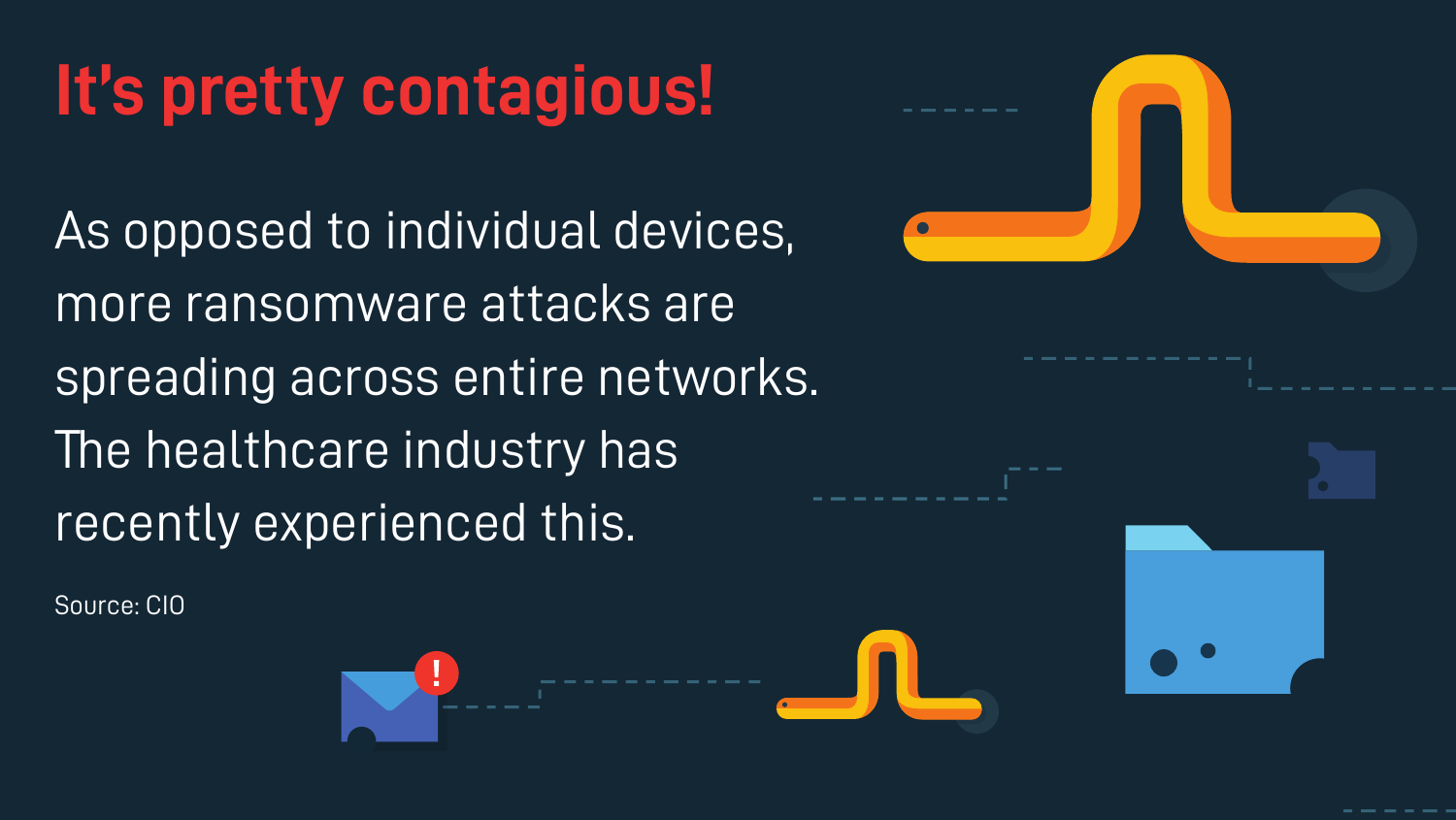# **And It's Not Cheap To Recover From!**



# **Businesses lose an average of \$133,000 per year** in recovery costs following ransomware incidents.

Source: [Sophos](https://news.sophos.com/en-us/2018/02/01/understanding-ransomware-and-the-impact-of-repeated-attacks/)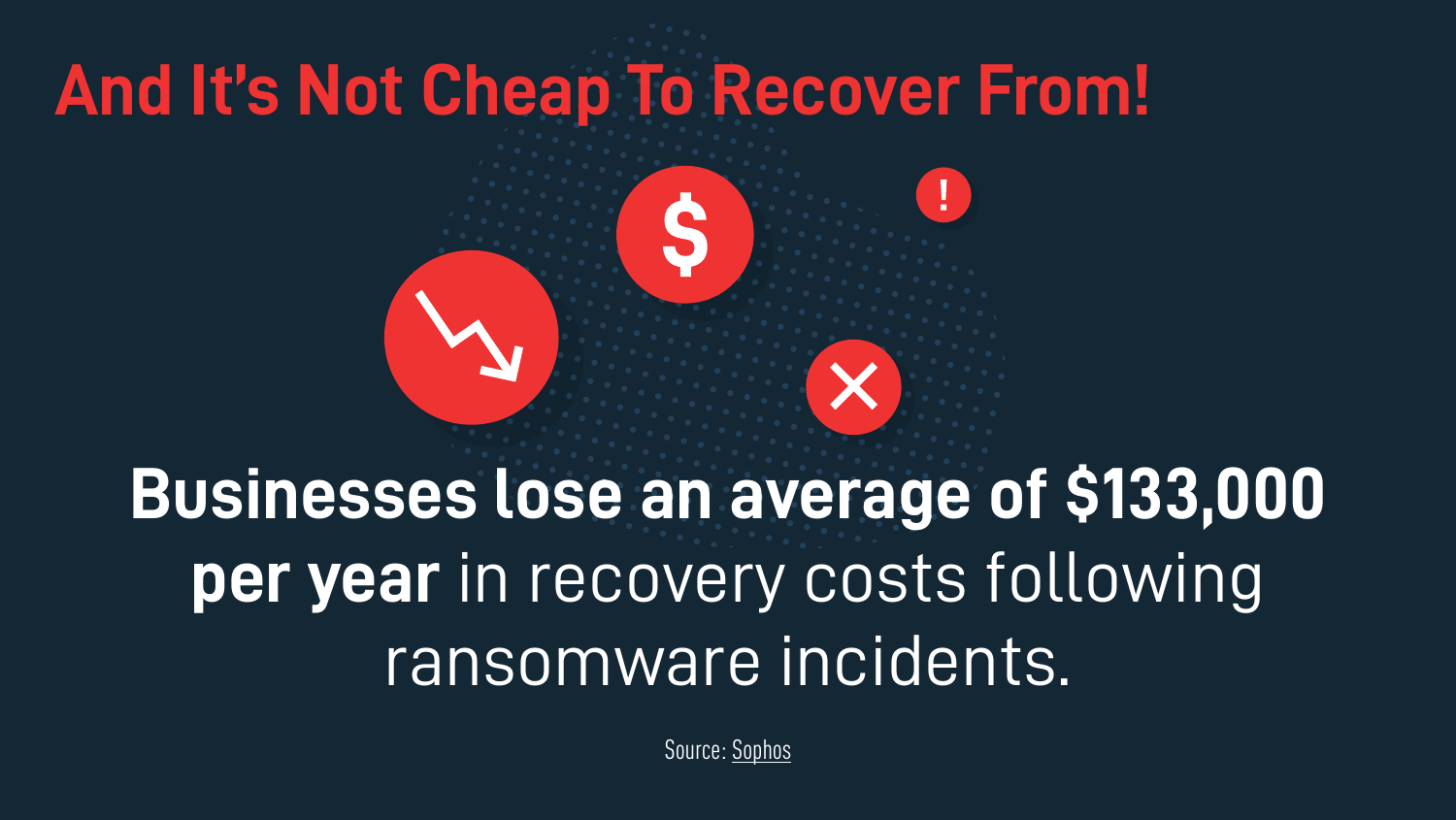**Not only is ransomware becoming more common, but it's also expensive and can halt an entire system.**

As an SMB, it's painful to your bottom line. We decided to ask some IT professionals for their thoughts and noticed a common trend… **Business Continuity.**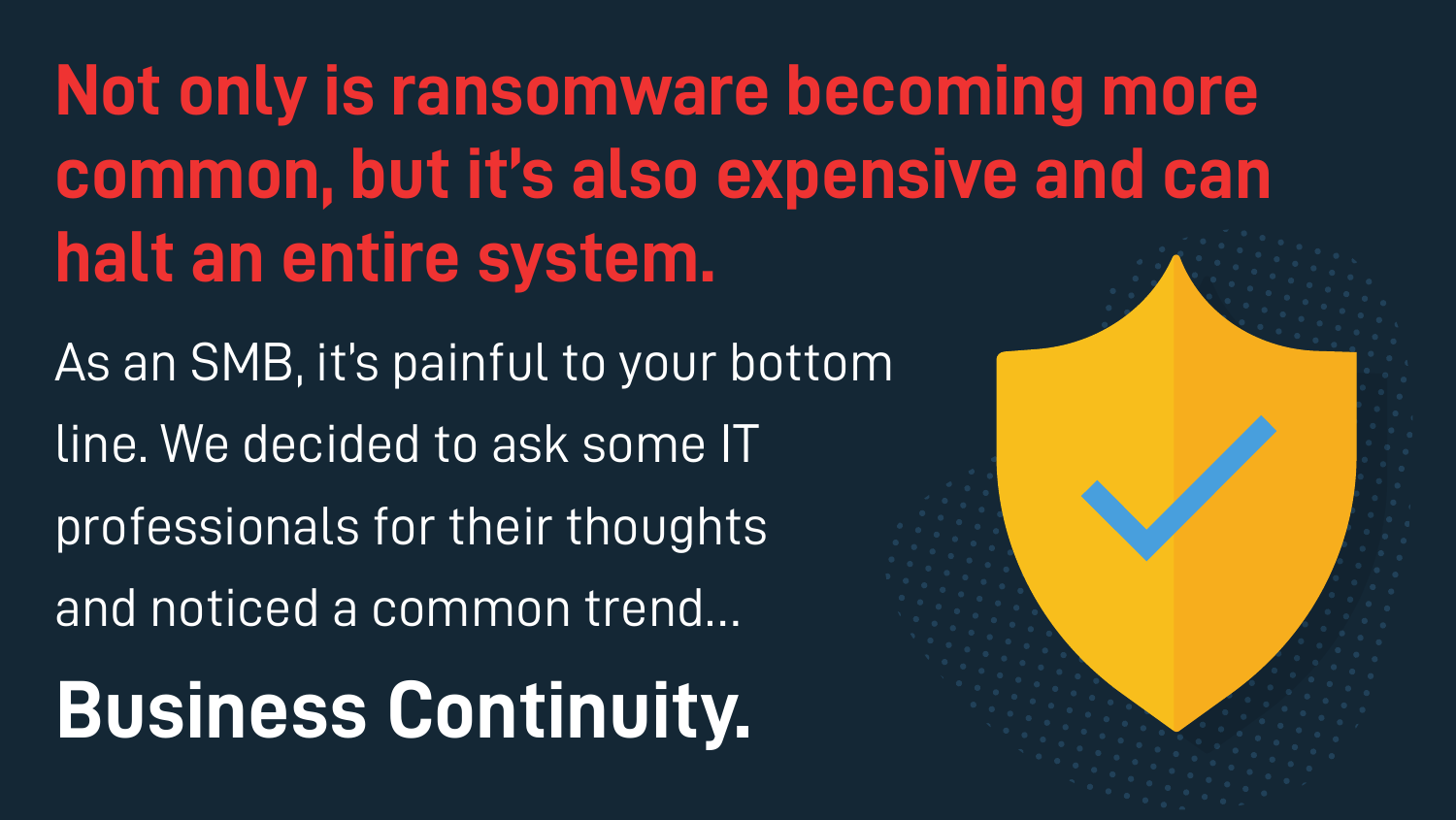**While business continuity can't prevent ransomware from attacking, it can prevent it from succeeding!** 

When it comes to ransomware, it's not a matter of IF but WHEN.

**Business continuity will give you access to your captive data.**  No hostages here!